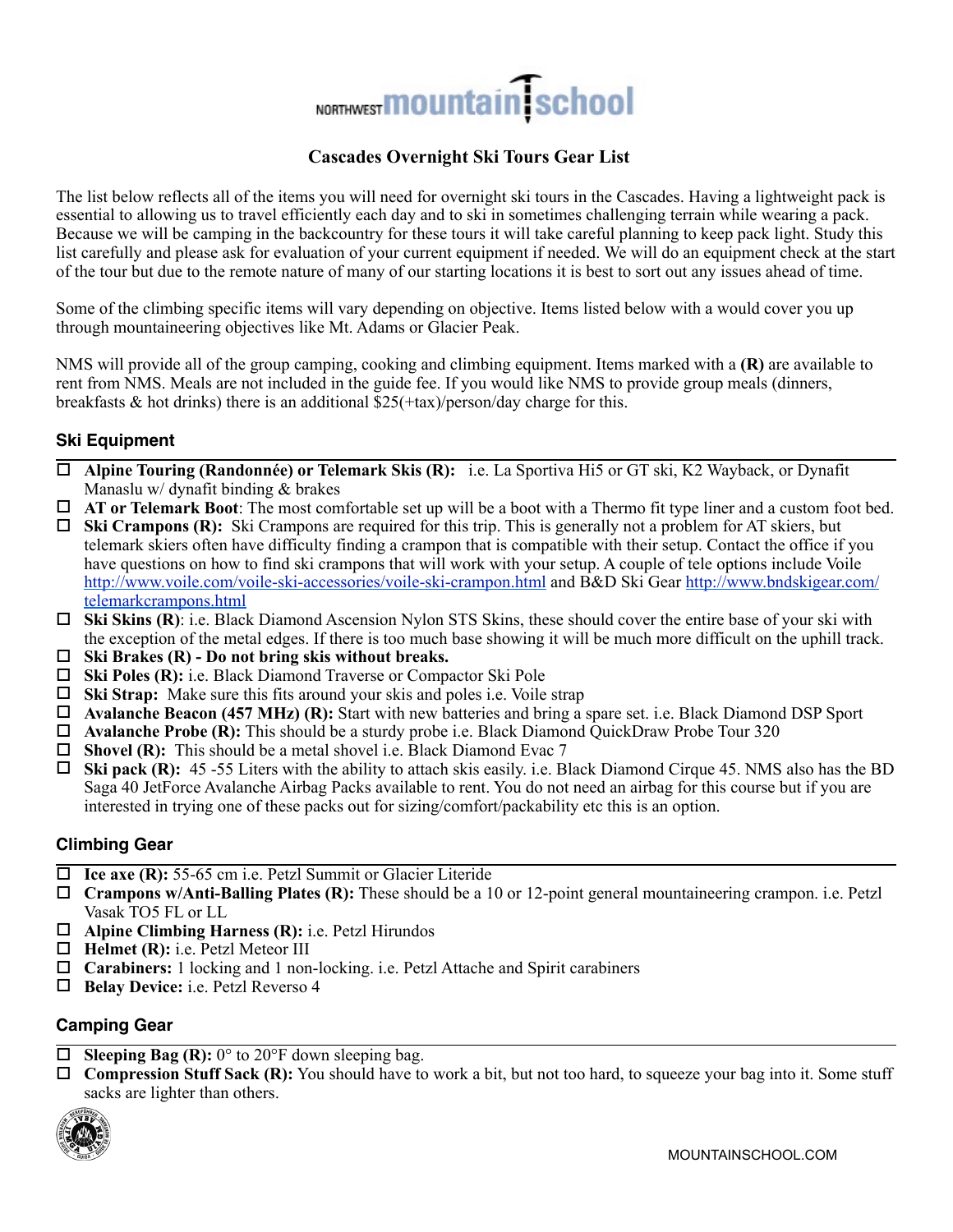- ! **Inflatable Sleeping Pad:** We use a Therm-a-rest ProLight or Prolite Plus short
- ! **Closed Cell Sleeping Pad (R):** i.e. Ridge Rest

### **Upper Body Clothing**

- ! **Synthetic Long Underwear Shirt**: Light colored lightweight top i.e. Patagonia Mid-weight Zip Neck
- ! **Insulating Layer:** i.e. Patagonia R1 Hoody or Levitation Hoody
- ! **Insulating Jacket**: Fleece, Soft Shell, or other synthetic jacket. i.e. Patagonia Nano Puff or Nano-Air, All Free Jacket
- ! **Gore-tex jacket w/ hood:** Lightweight storm shell. i.e. Patagonia Refugitive or M10 Jacket
- ! **Insulating Parka with hood:** This can be down or synthetic and should fit over all of your other layers. i.e. Patagonia Down Sweater Hoody

#### **Lower Body Clothing**

- ! **Synthetic Underwear**
- ! **Synthetic Long Underwear bottoms:** i.e. Patagonia Capilene 2 or Midweight
- ! **Synthetic Climbing Pants:** i.e. Patagonia Dual Point or Simul Alpine Pant
- ! **Shell pant w/ full side zips:** Lightweight w/ full side-zips. i.e. Patagonia Triolet Pant

### **Head, Hands, and Feet**

- ! **Warm Hat or Balaclava:** i.e. Patagonia Lightweight Ski Hat.
- ! **Neck Gaiter or Buff:** This can be good for protecting your face in a cold wind. The Buff is a lightweight neck gaiter than has innumerable uses including doubling as an ear band.We do have NMS buffs available for purchase.
- □ **Sun Hat:** i.e. Patagonia Bimini Cap or other baseball cap with bandana
- ! **Dark Sun Glasses:** Make sure these have the darkest lense (Category 4) i.e. Julbo Bivouak or Dolgan, the Zebra or Spectron 4 lenses are best (non-polarizing).
- ! **Ski Goggles**
- ! **Mid weight glove:** i.e. Black Diamond Terminator or Impulse Glove
- ! **Ski Gloves:** i.e. Black Diamond Guide or Rambla Glove
- ! **Chemical Hand warmers:** optional but nice for people whose hands get cold easily
- □ **Custom Foot Beds:** At the very least you probably want to replace the foot beds that come with your boot with something like Super Feet. A custom foot bed is going to increase the comfort of your boot even more.
- ! **Socks (2 pairs):** These should be a mid weight wool or synthetic ski sock, no cotton.

## **Other Items**

- ! **Mountain Dinners and Breakfasts:** You will need 1 less of each meal than the number of days of the trip. i.e. for a 3-day trip you need 2 dinners and 2 breakfasts. NMS can provide these for the group for an additional fee. We will be cooking with a jet-boil type stove to minimize weight so food items need to be the "add boiling water" type.
- **Personal Lunch Food:** Bring a variety of types of food and aim for 1,600 calories/day of lunch food. You will need 3 days of lunch food for a 3 day tour.
- □ **Water Bottle or Thermos:** A good combination is one  $\frac{1}{2}$  liter thermos & one 1-liter water bottle.
- ! **Headlamp w/ double set of batteries (R):** i.e. Petzl Myo or Tikka XP
- □ **Repair Kit:** Bring a small kit specific to your bindings. If you are on Tele gear with cable bindings bring an extra cable. We will provide basic repair kits.
- ! **Blister kit:** This should be very small **i.e.** duct tape, Compeed pads (these are AMAZING for blister prevention/relief and worth their weight in gold, far superior to moleskin), & band-aids.
- □ **Sunscreen:** 2 x 1 oz. tube with high SPF factor (30 or higher)
- ! **Lip Balm w/ sunscreen:** SPF 15 or higher
- ! **Toiletries:** Very small tube of toothpaste, toothbrush. Keep this very light.
- □ **Small Camera:** Rigged to carry on the outside your pack. Do not bring a big SLR.
- ! **Batteries:** Always carry a spare set for your beacon. Also as needed for camera, headlamp, etc.
- ! **Cup & Spoon**
- □ Altimeter Watch or Standard Watch with Alarm (optional)
- ! **2 Heavy Plastic Garbage Bags**